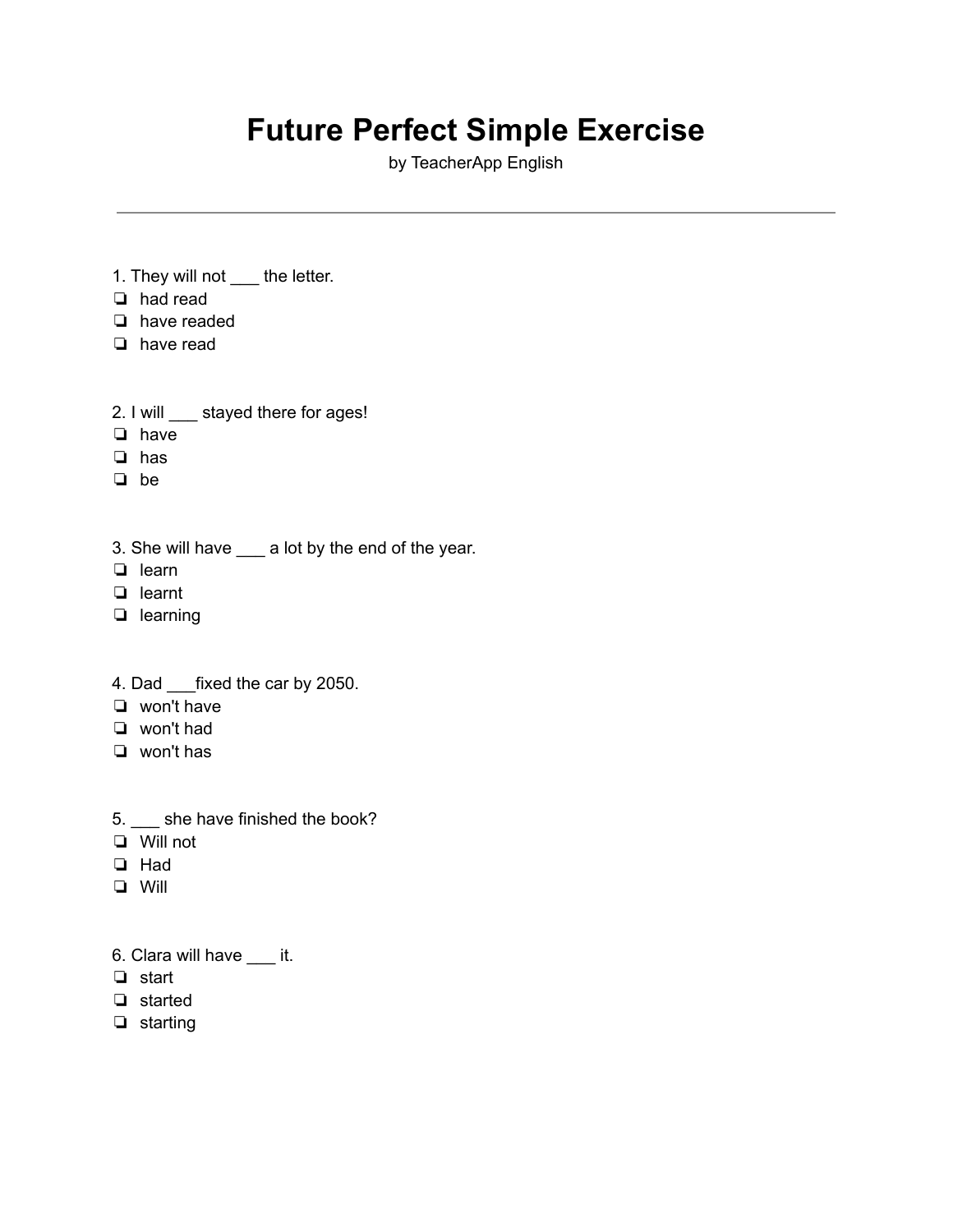7. The main verb is always conjugated in the Participle form.

❏ True

- ❏ False
- 8. We always use the modal will followed by "Have" or "Has".
- ❏ True
- ❏ False
- 9. To make the Past Participle of the regular verbs we add "-ed" after the verb.
- ❏ True
- ❏ False
- 10. I will \_\_\_ arrived by the time you left.
- ❏ have
- ❏ has
- ❏ be
- 11. Tom will have \_\_\_ here for 20 years next week.
- ❏ live
- ❏ living
- ❏ lived
- 12. She finished it by the end of the lesson.
- ❏ haven't
- ❏ won't have
- ❏ will has
- 13. He \_\_\_ a new record by 2016.
- ❏ will have break
- ❏ have broken
- ❏ will have broken
- 14. \_\_\_ I have met you by the end of the day?
- ❏ Will
- ❏ Would
- ❏ Have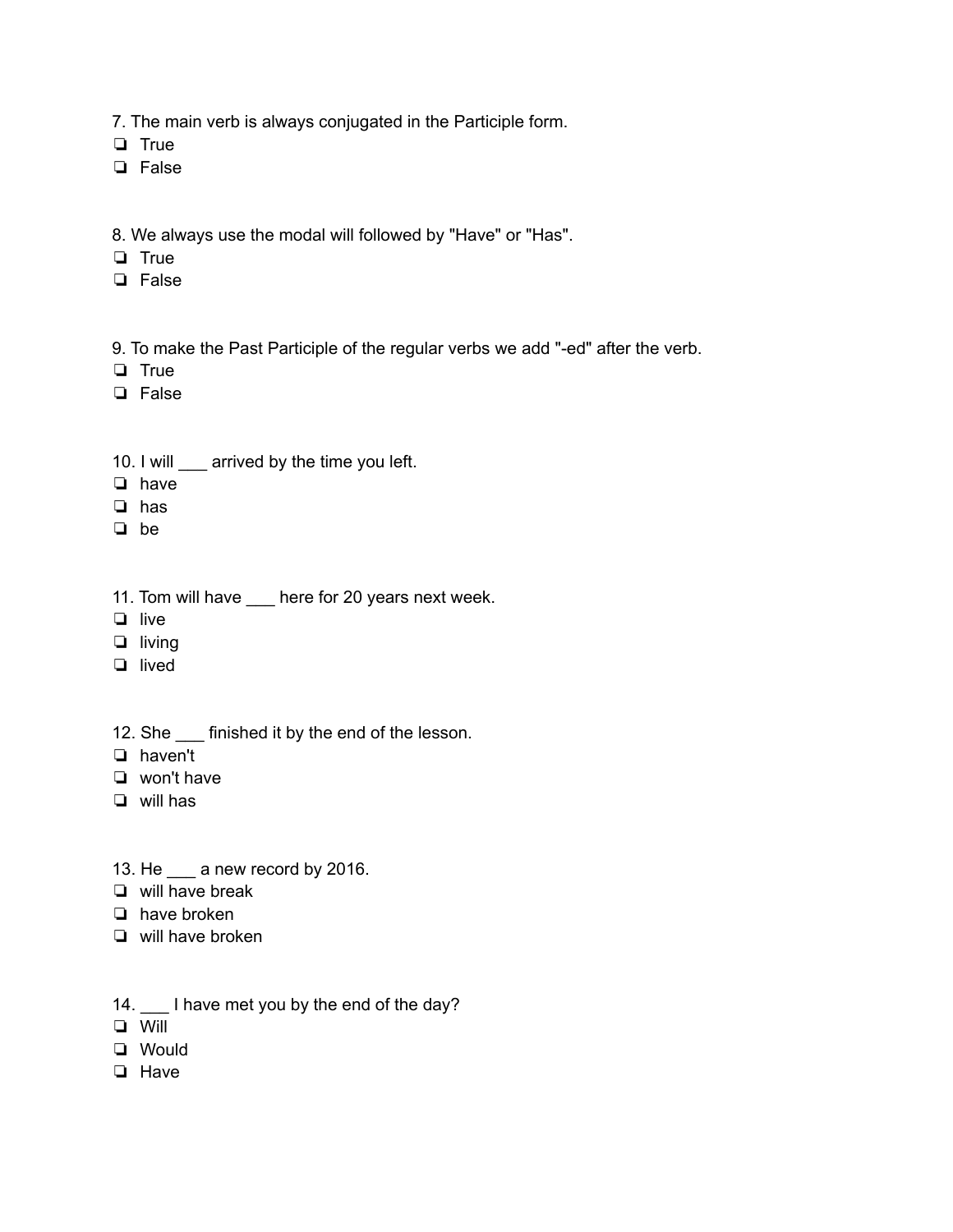- 15. You \_\_\_ for 15 years next month.
- ❏ will haven't worked
- ❏ will have worked
- ❏ will have work

Correct Answers on final page.